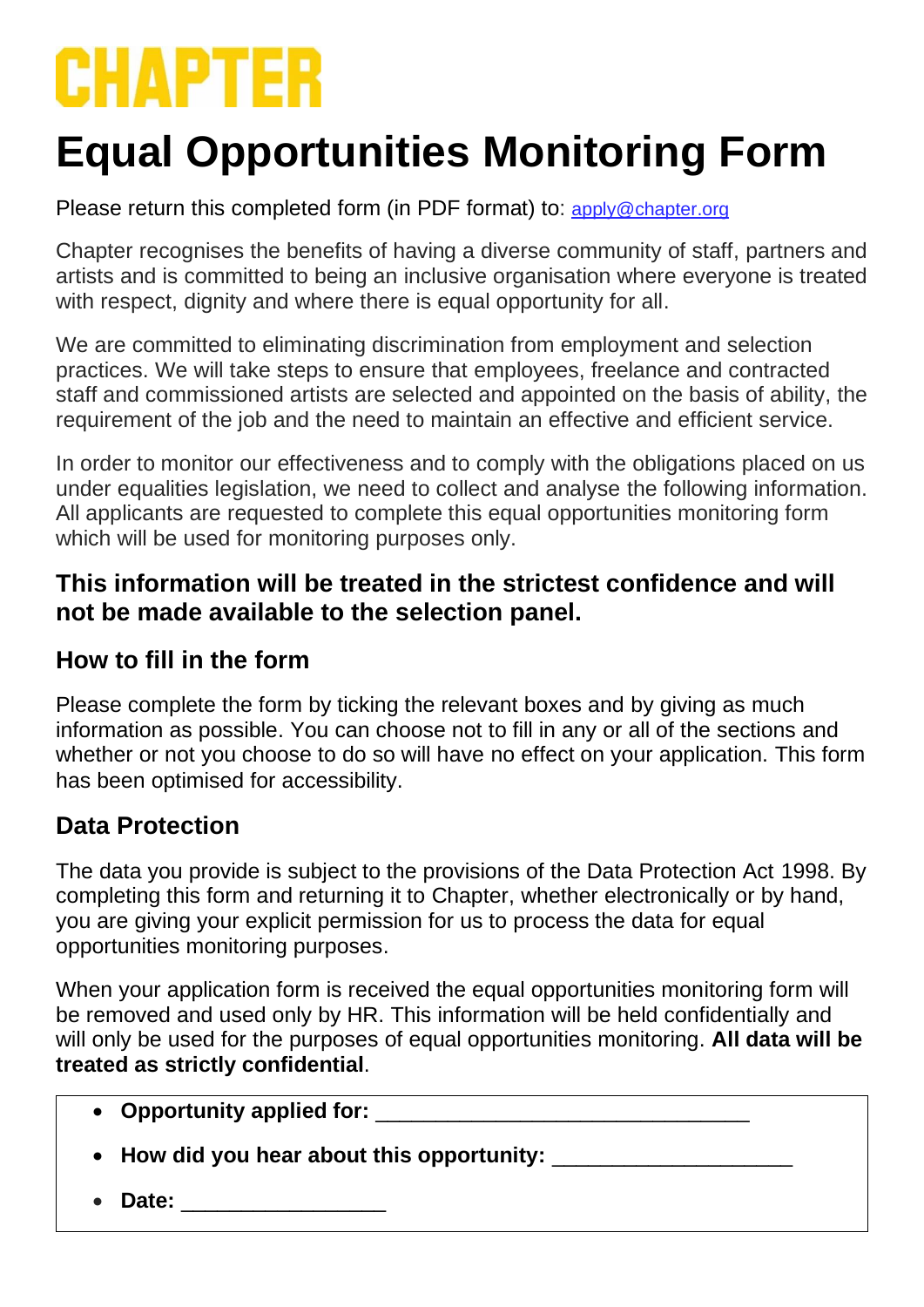| Age?                                             |
|--------------------------------------------------|
| Under 25 $\Box$                                  |
| $25-34$ $\Box$<br>$\bullet$                      |
| $35-44$ $\Box$                                   |
| $45-54$ $\Box$                                   |
| 55-64 $\Box$                                     |
| $65 + \Box$                                      |
| What best describes your gender?                 |
| Male $\Box$                                      |
| Female $\Box$                                    |
| Non - binary $\Box$                              |
| Intersex $\Box$                                  |
| Prefer not to say $\Box$                         |
| I prefer to self-describe, please specify: _____ |
| What is your sexual orientation?                 |
| Bisexual                                         |
| Gay/Lesbian $\Box$                               |
| Heterosexual/straight                            |
| Pansexual $\Box$                                 |
| Queer $\Box$                                     |
| Prefer not to say $\Box$                         |
| I prefer to self-describe please specify:        |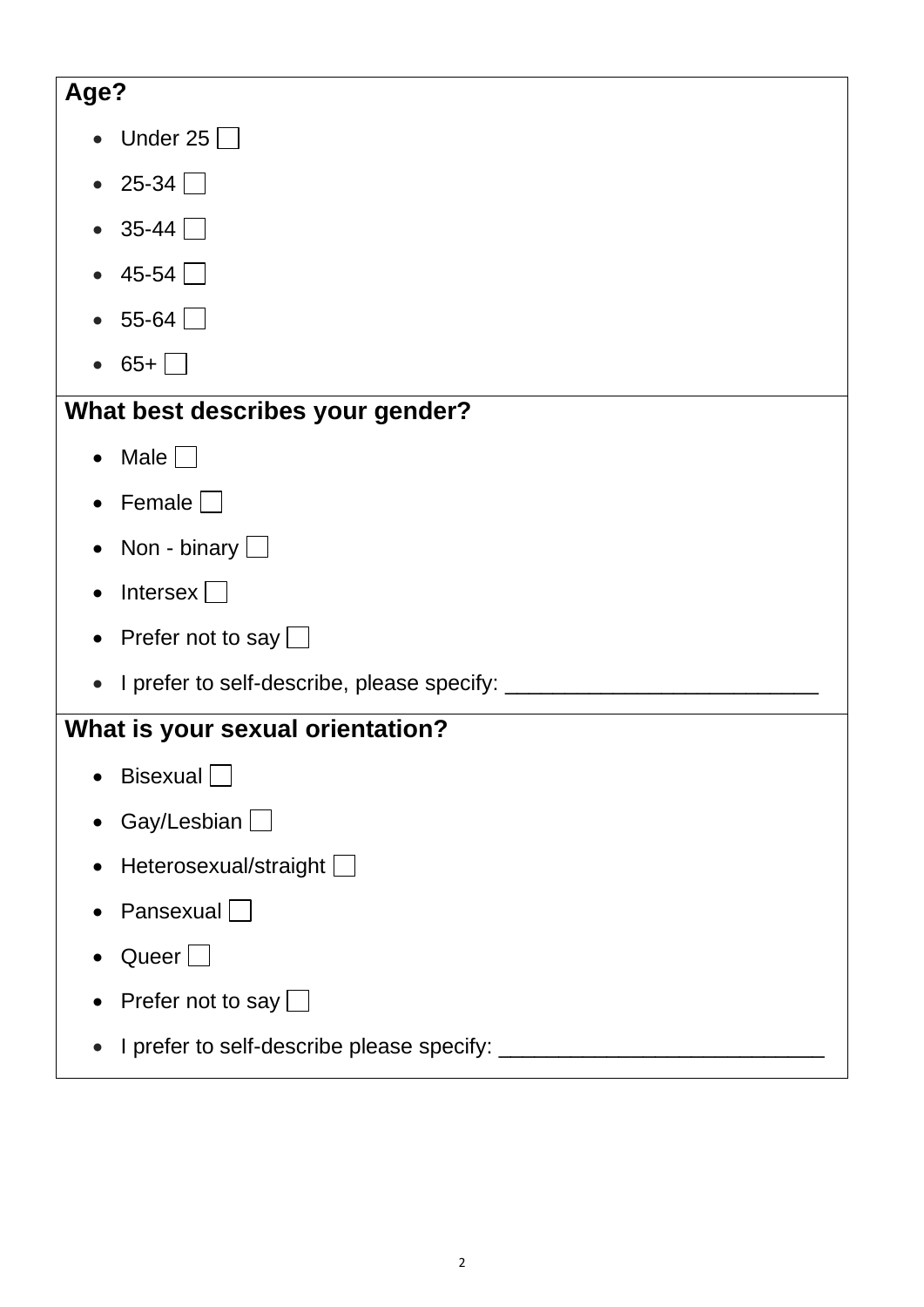| Is your gender identity the same as the sex you were assigned at<br>birth?                                                                                                                                                            |
|---------------------------------------------------------------------------------------------------------------------------------------------------------------------------------------------------------------------------------------|
| • Yes $\vert$ $\vert$                                                                                                                                                                                                                 |
| No <sub>1</sub>                                                                                                                                                                                                                       |
| Prefer not to say $\Box$                                                                                                                                                                                                              |
| Do you/have you ever identified as transgender?                                                                                                                                                                                       |
| $\bullet$ Yes                                                                                                                                                                                                                         |
| No                                                                                                                                                                                                                                    |
| Prefer not to say $\Box$                                                                                                                                                                                                              |
| I prefer to self-describe please specify: _                                                                                                                                                                                           |
|                                                                                                                                                                                                                                       |
| <b>Disability</b>                                                                                                                                                                                                                     |
| Do you consider yourself to have a disability?                                                                                                                                                                                        |
| $\bullet$ Yes                                                                                                                                                                                                                         |
| No                                                                                                                                                                                                                                    |
| Under the Disability Discrimination Act 1995 a disability is described as a<br>physical or mental impairment which has a substantial and long-term adverse<br>effect on a person's ability to carry out normal day-to-day activities. |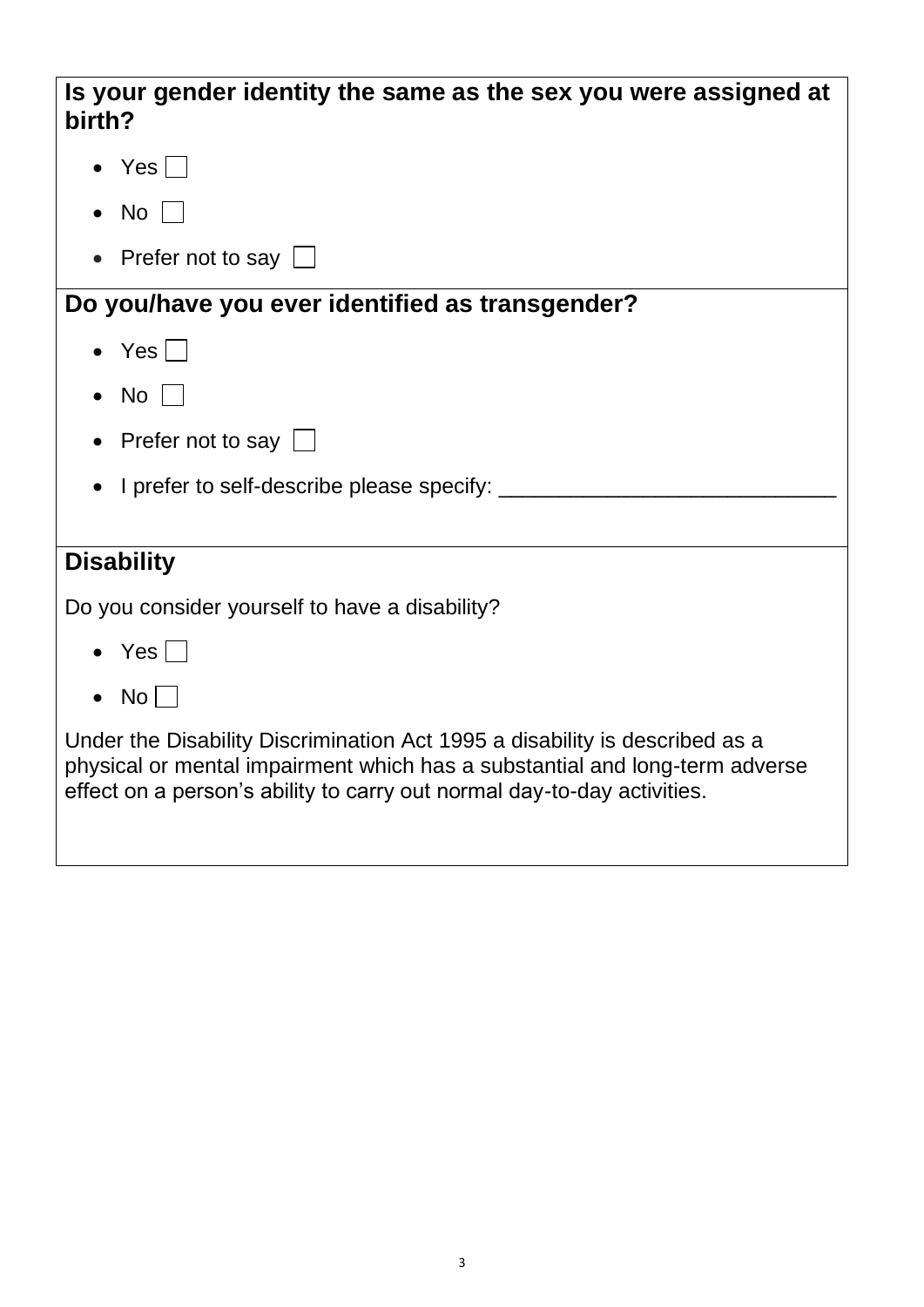| Religion, religious belief or similar philosophical belief                      |  |
|---------------------------------------------------------------------------------|--|
| None religious (eg Atheist, Humanist, etc) $\Box$<br>$\bullet$                  |  |
| Christian (Roman Catholic, Church of England/Wales, other) [                    |  |
| Buddhist    <br>$\bullet$                                                       |  |
| Hindu  <br>$\bullet$                                                            |  |
| Muslim                                                                          |  |
| $Jewish$                                                                        |  |
| $Sikh$                                                                          |  |
| Spiritualist                                                                    |  |
| Other religion or similar philosophical belief, please<br>$\bullet$<br>specify: |  |
| Prefer not to say $\lfloor$                                                     |  |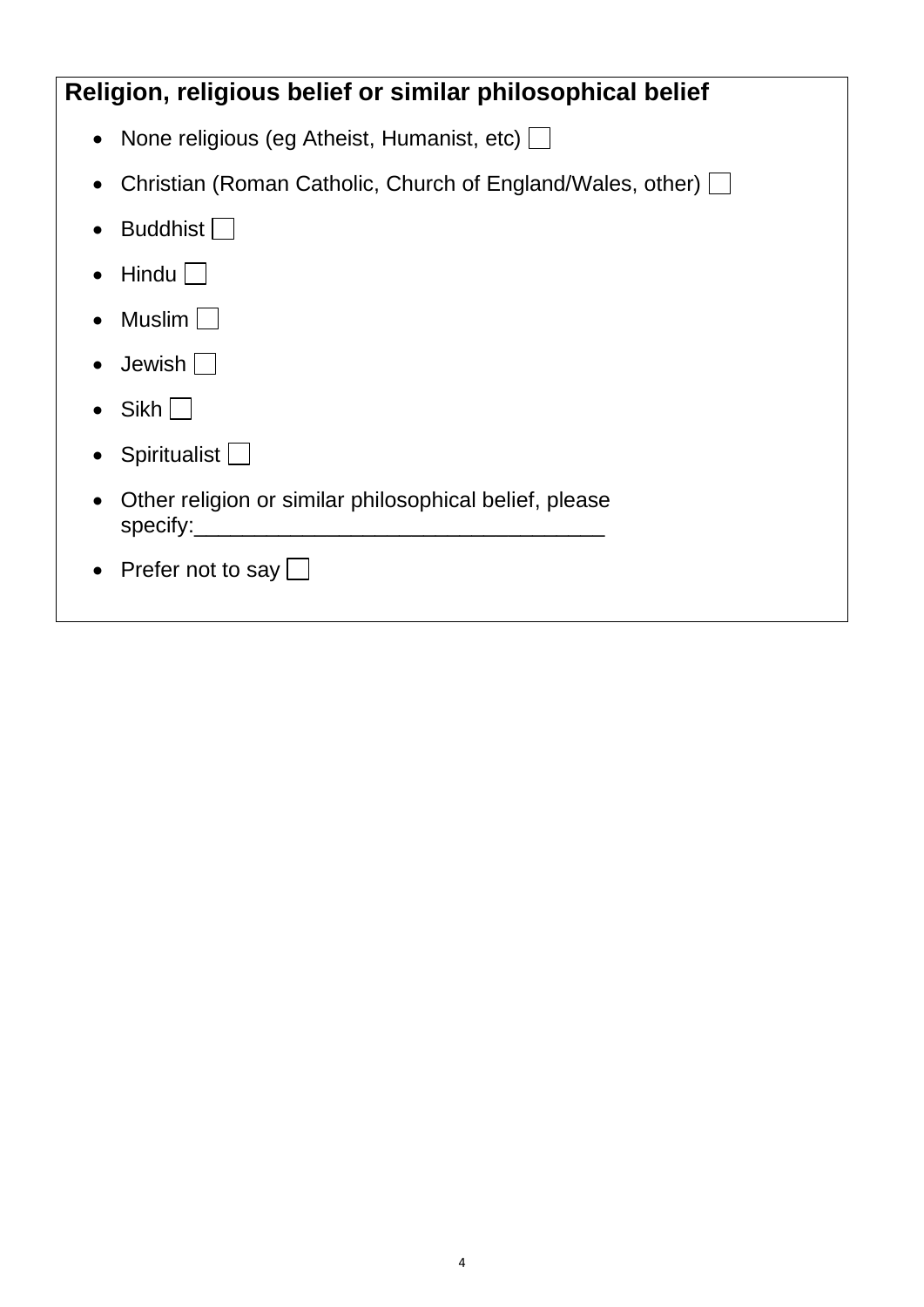# **Ethnicity**

# **Asian, Asian Welsh, Asian British**

- $\bullet$  Indian  $\Box$
- Pakistani $\Box$
- $\bullet$  Bangladeshi $\Box$
- Chinese  $\Box$
- Japanese $\Box$
- Any other Asian background, please specify: \_\_\_\_\_\_\_\_\_\_\_\_\_\_\_\_\_\_\_\_\_\_\_\_\_\_\_\_\_\_\_\_\_\_

# **Black, Black Welsh, Black British**

- Caribbean  $\Box$
- African  $\Box$
- Any other Black background, please specify:

# **Middle Eastern, North African**

- Arab Middle Eastern  $\Box$
- Arab North African  $\Box$
- Any other Middle Eastern/North African background, please specify:

# **Mixed Heritage**

- Black Caribbean and White  $\Box$
- Black African and White  $\Box$
- Asian and White
- Any other Mixed Heritage background, please specify: \_\_\_\_\_\_\_\_\_\_\_\_\_\_\_\_\_\_\_\_\_\_\_\_\_\_\_\_\_\_\_\_\_\_\_\_\_\_\_\_\_\_\_

\_\_\_\_\_\_\_\_\_\_\_\_\_\_\_\_\_\_\_\_\_\_\_\_\_\_\_\_\_\_\_\_\_\_\_\_\_\_\_\_\_\_

# **White**

• White Welsh  $\Box$